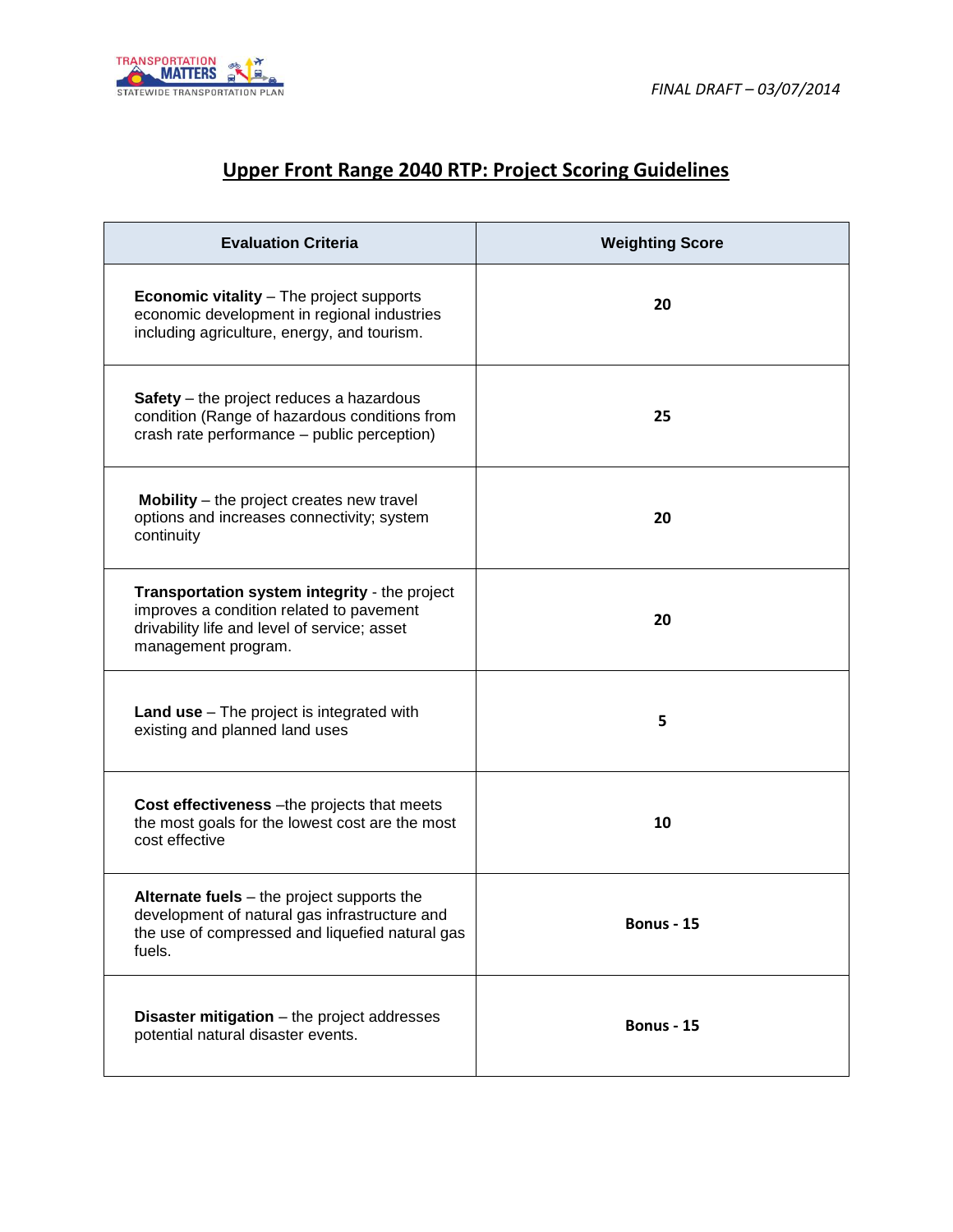

| <b>Criterion</b>                                                                                                               | <b>Assessment</b>                                                                                | <b>Example</b>                                                                | <b>Score</b> |
|--------------------------------------------------------------------------------------------------------------------------------|--------------------------------------------------------------------------------------------------|-------------------------------------------------------------------------------|--------------|
|                                                                                                                                | The project facilitates significant<br>economic development to a large<br>area or entire region. | New and/or improved access for<br>commercial vehicles to regional<br>corridor | 3            |
| <b>Economic vitality - the</b><br>project supports<br>economic development<br>in regional industries<br>including agriculture, | The project enhances economic<br>development to spot location or<br>existing economic area.      | New and/or improved access for<br>commercial retail center                    | 2            |
| energy, and tourism.<br>Weight $= 20$                                                                                          | The project provides some benefit to<br>economic activity to a location or<br>area.              | Addition of auxiliary lanes                                                   |              |
|                                                                                                                                | The project has no discernable<br>benefit to economic activity.                                  | Improvements for residential access                                           | 0            |

| <b>Criterion</b>                                                                      | <b>Assessment</b>                                                                                          | <b>Example</b>                                                                                       | <b>Score</b> |
|---------------------------------------------------------------------------------------|------------------------------------------------------------------------------------------------------------|------------------------------------------------------------------------------------------------------|--------------|
| $Safety - the project$                                                                | The project will substantially reduce<br>the crash rate at a documented high<br>crash segment or location. | The addition of passing lanes where<br>there is a high frequency of head-on<br>or side swipe crashes | 3            |
| reduces a hazardous<br>condition (Range of<br>hazardous conditions<br>from crash rate | The project reduces the crash rate at<br>a high crash segment or location.                                 | Development of an access<br>management plan                                                          | 2            |
| performance - public<br>perception)<br>Weight $= 25$                                  | The project provides some safety<br>improvement along a segment or at<br>a spot location.                  | Surface treatment project                                                                            |              |
|                                                                                       | The project does not have a direct<br>affect to safety improvements.                                       | A landscaping or beautification<br>project                                                           | O            |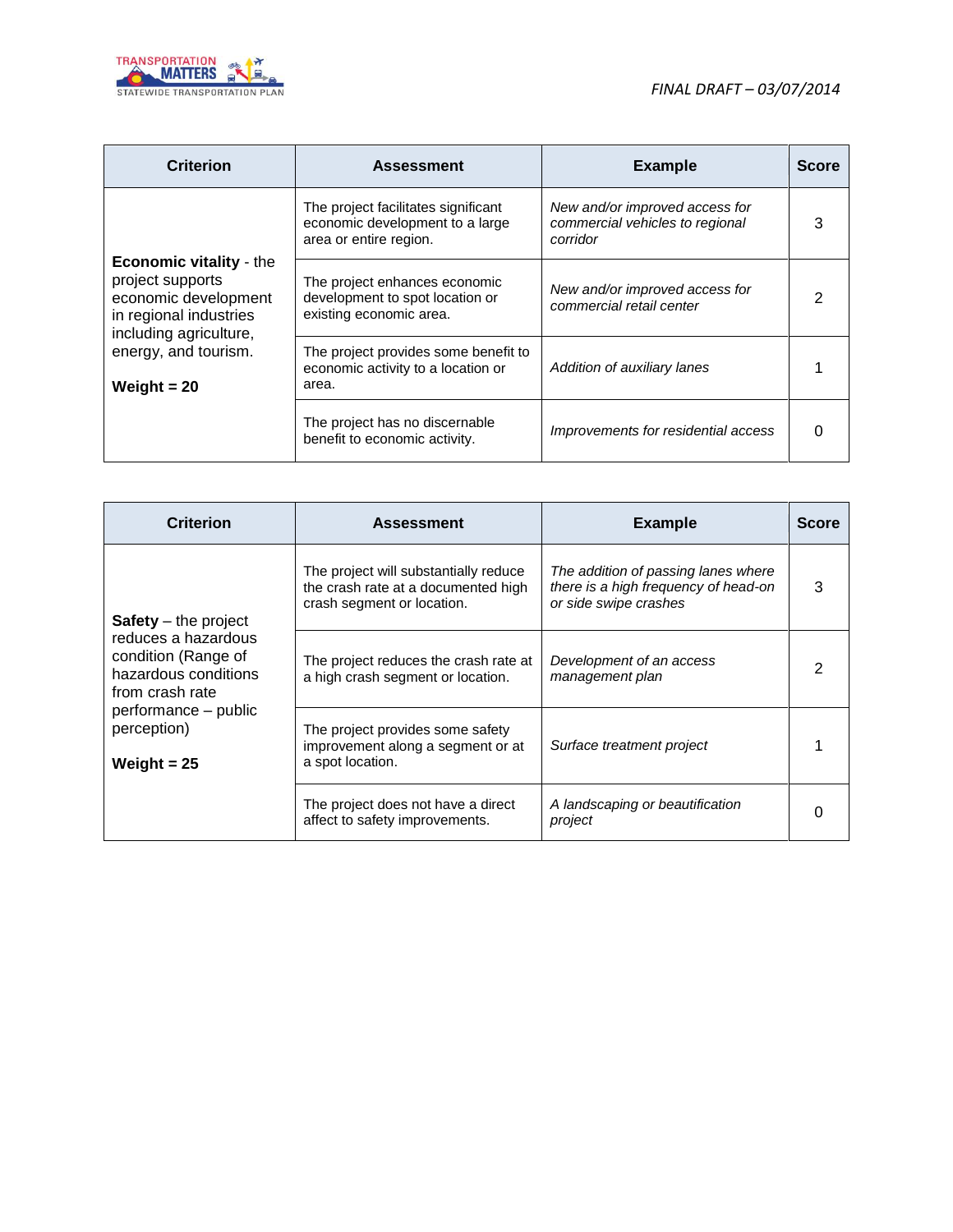

| <b>Criterion</b>                                                                                                     | <b>Assessment</b>                                                                                                              | <b>Example</b>                                        | <b>Score</b> |
|----------------------------------------------------------------------------------------------------------------------|--------------------------------------------------------------------------------------------------------------------------------|-------------------------------------------------------|--------------|
|                                                                                                                      | The project provides a significant<br>increase in capacity of person trips<br>or freight movement along a<br>congested highway | Widening of a segment of highway<br>from 2 to 4 lanes | 3            |
| <b>Mobility</b> $-$ the project<br>creates new travel<br>options and increases<br>connectivity; system<br>continuity | The project provides some<br>improvement in capacity of person<br>trips or freight movement.                                   | Addition of auxiliary lanes                           | 2            |
| Weight $= 20$                                                                                                        | The project has little benefit to<br>capacity.                                                                                 | Bridge deck improvements                              |              |
|                                                                                                                      | The project has no benefit to<br>capacity or has negative impact to<br>capacity.                                               | A landscaping or beautification<br>project            |              |

| <b>Criterion</b>                                                                                       | <b>Assessment</b>                                                           | <b>Example</b>                                        | <b>Score</b> |
|--------------------------------------------------------------------------------------------------------|-----------------------------------------------------------------------------|-------------------------------------------------------|--------------|
|                                                                                                        | The project will provide substantial<br>improvement to a key highway asset. | Reconstruction of a segment of<br>highway or a bridge | 3            |
| <b>Transportation system</b><br>integrity - the project<br>improves a condition<br>related to pavement | The project will provide some<br>improvement to a key highway asset.        | Resurfacing project                                   |              |
| drivability life and level of<br>service; asset<br>management program.<br>Weight $= 20$                | The project provides little<br>improvement to a highway asset.              | Drivability study                                     |              |
|                                                                                                        | The project has a no or a negative<br>impact to a highway asset.            | Addition of an irrigated landscaped<br>median         |              |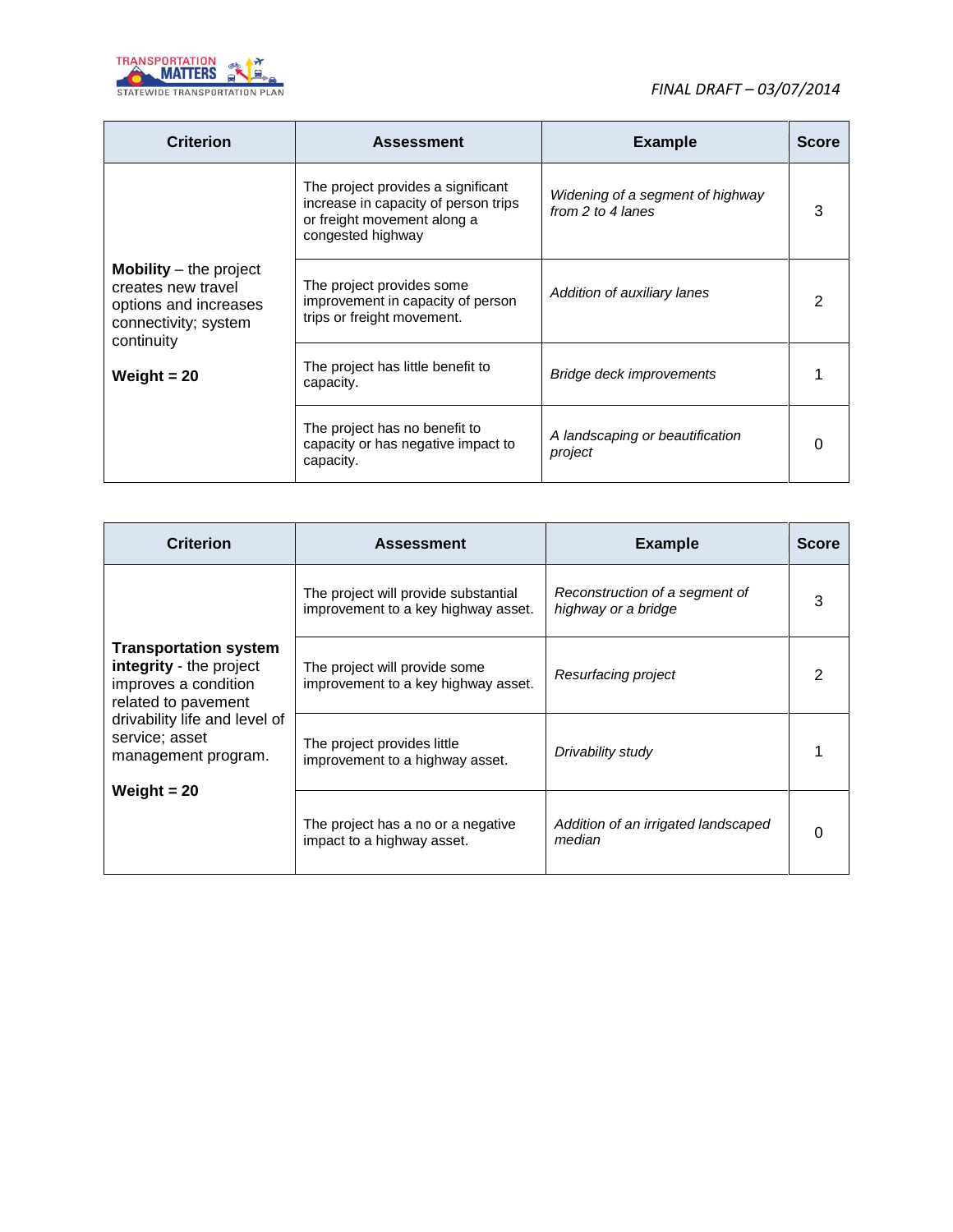

| <b>Criterion</b>                                                                                         | <b>Assessment</b>                                                                                                                                 | <b>Example</b>                                                                                                                   | <b>Score</b> |
|----------------------------------------------------------------------------------------------------------|---------------------------------------------------------------------------------------------------------------------------------------------------|----------------------------------------------------------------------------------------------------------------------------------|--------------|
| <b>Land use</b> $-$ the project is<br>integrated with existing<br>and planned land uses.<br>Weight $= 5$ | The project provides a substantial<br>benefit to the existing land uses and<br>is sensitive to the existing context.                              | Expansion of capacity to<br>accommodate existing needs of<br>adjacent land uses.                                                 | 3            |
|                                                                                                          | The project provides a benefit for<br>future and planned land uses and is<br>integrated with those plans.                                         | Expansion of capacity to anticipate<br>planned changes in land use.                                                              | 2            |
|                                                                                                          | The project would not improve, but<br>would have no adverse impacts on<br>existing or planned land uses.                                          | Addition of auxiliary lanes within<br>right-of-way                                                                               |              |
|                                                                                                          | The project has no relationship to<br>the existing or planned land uses in<br>the area; the project could adversely<br>impact existing land uses. | Projects that would require land<br>acquisitions and the displacement of<br>commercial, industrial, or residential<br>activities | 0            |

| <b>Criterion</b>                                                                          | <b>Assessment</b>                                                                  | <b>Example</b>                                                                          | <b>Score</b> |
|-------------------------------------------------------------------------------------------|------------------------------------------------------------------------------------|-----------------------------------------------------------------------------------------|--------------|
| Cost effectiveness -<br>the projects that meets                                           | The project provides a substantial<br>cost-benefit to many users of the<br>system. | Signal timing along a congested<br>highway                                              | з            |
| the most goals for the<br>lowest cost are the most<br>cost effective*                     | The project provides some cost-<br>benefit to many users of the system.            | Intersection improvements at a<br>congested location                                    | າ            |
| *Costs are capital,<br>operational, and<br>maintenance cost<br>relative to other projects | The project provides little benefit to<br>few users of the system.                 | Reconstruction of a low volume<br>highway                                               |              |
| Weight $= 10$                                                                             | The project has no benefit to users<br>of the system.                              | Reconstruction of a low volume<br>highway where improvements have<br>recently been made |              |